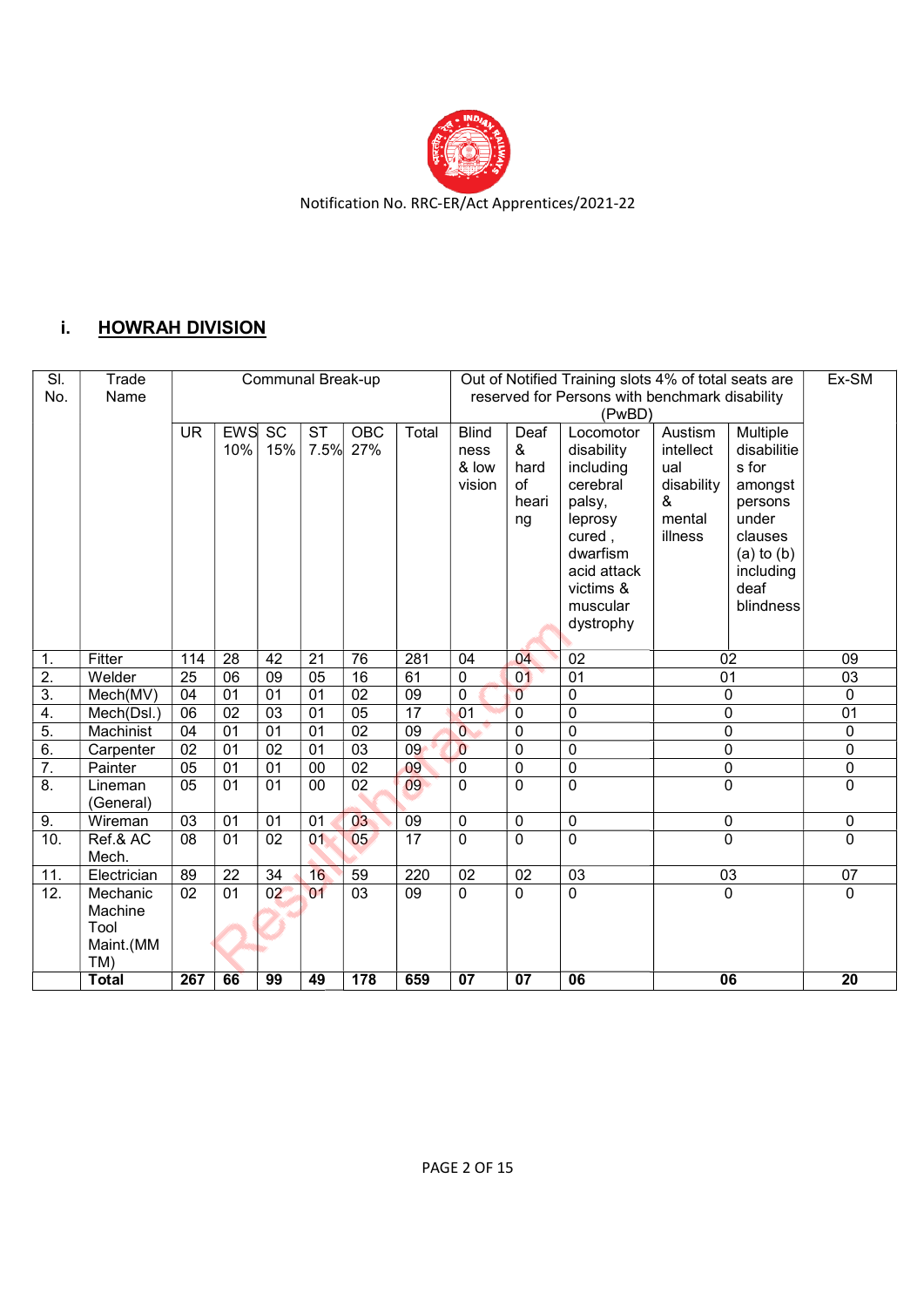

## ii. LILUAH WORKSHOP

| SI.              | Trade                                       |                          |                 |                 | Communal Break-up              |                   |                 | Out of Notified Training slots 4% of total seats are<br>Ex-<br><b>SM</b> |                                                          |                                                                                                                                                  |                                                                          |                                                                                                                                                     |                 |  |  |
|------------------|---------------------------------------------|--------------------------|-----------------|-----------------|--------------------------------|-------------------|-----------------|--------------------------------------------------------------------------|----------------------------------------------------------|--------------------------------------------------------------------------------------------------------------------------------------------------|--------------------------------------------------------------------------|-----------------------------------------------------------------------------------------------------------------------------------------------------|-----------------|--|--|
| No.              | Name                                        | $\overline{\mathsf{UR}}$ | OBC<br>27%      | SC<br>15%       | $\overline{\text{ST}}$<br>7.5% | <b>EWS</b><br>10% | Total<br>Seats  |                                                                          | reserved for Persons with benchmark disability<br>(PwBD) |                                                                                                                                                  |                                                                          |                                                                                                                                                     |                 |  |  |
|                  |                                             |                          |                 |                 |                                |                   |                 | <b>Blindne</b><br>ss &<br>low<br>vision                                  | Deaf &<br>hard of<br>hearing                             | Locomotor<br>disability<br>including<br>cerebral<br>palsy,<br>leprosy<br>cured,<br>dwarfism<br>acid attack<br>victims &<br>muscular<br>dystrophy | Austis<br>m<br>intellec<br>tual<br>disabili<br>ty &<br>mental<br>illness | <b>Multiple</b><br>disabiliti<br>es for<br>amongst<br>persons<br>under<br>clauses<br>$(a)$ to $(b)$<br>including<br>deaf<br>blindnes<br>$\mathbf s$ |                 |  |  |
| $\mathbf{1}$ .   | Fitter                                      | 97                       | 65              | 36              | 18                             | 24                | 240             | 03                                                                       | 02                                                       | 02                                                                                                                                               |                                                                          | 02                                                                                                                                                  | 07              |  |  |
| $\overline{2}$ . | Machinist                                   | 13                       | 09              | 05              | 03                             | 03                | 33              | 01                                                                       | 00                                                       | 00                                                                                                                                               |                                                                          | 00                                                                                                                                                  | 01              |  |  |
| $\overline{3}$ . | Turner                                      | 06                       | 04              | 02              | 01                             | 02                | 18              | 00                                                                       | 00                                                       | 00                                                                                                                                               |                                                                          | 00                                                                                                                                                  | 01              |  |  |
| $\overline{4}$ . | Welder                                      | 83                       | $\overline{55}$ | $\overline{31}$ | $\overline{15}$                | $\overline{20}$   | 204             | $\overline{00}$                                                          | $\overline{02}$                                          | $\overline{02}$                                                                                                                                  |                                                                          | $\overline{02}$                                                                                                                                     | 06              |  |  |
| $\overline{5}$ . | Painter<br>General                          | $\overline{06}$          | 04              | 02              | $\overline{01}$                | $\overline{02}$   | $\overline{15}$ | $\overline{00}$                                                          | $\overline{00}$                                          | 00                                                                                                                                               |                                                                          | 00                                                                                                                                                  | $\overline{01}$ |  |  |
| 6.               | Electricia<br>n                             | $\overline{18}$          | $\overline{12}$ | 07              | $\overline{03}$                | $\overline{05}$   | 45              | 01                                                                       | $\overline{01}$                                          | 01                                                                                                                                               |                                                                          | $\overline{01}$                                                                                                                                     | $\overline{01}$ |  |  |
| $\overline{7}$ . | Wireman                                     | $\overline{18}$          | 12              | 07              | 03                             | 05                | 45              | 01                                                                       | 01                                                       | $\overline{01}$                                                                                                                                  |                                                                          | 01                                                                                                                                                  | 01              |  |  |
| 8                | Refrigerati<br>on & Air<br>Conditionin<br>q | 08                       | 04              | 02              | $\overline{01}$                | 00                | 15              | 00                                                                       | $\overline{00}$                                          | 00                                                                                                                                               |                                                                          | $\overline{00}$                                                                                                                                     | 00              |  |  |
|                  | <b>Total</b><br>249<br>165<br>92            |                          | 45              | 612<br>61       |                                |                   | 06              | 06                                                                       |                                                          | 06                                                                                                                                               | 18                                                                       |                                                                                                                                                     |                 |  |  |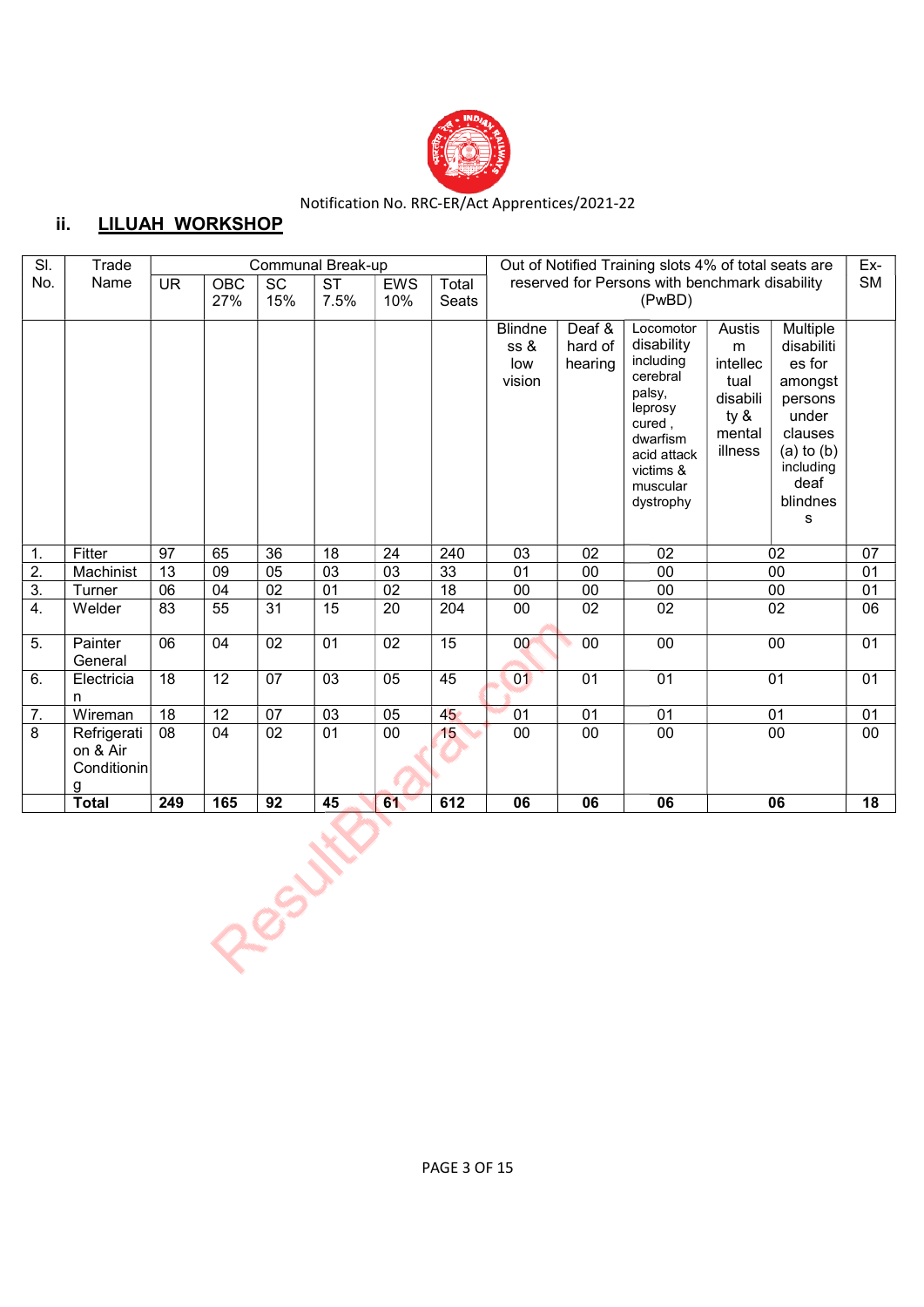

# iii. SEALDAH DIVISION

| EW<br>$\overline{\text{ST}}$<br><b>UR</b><br>SC<br>OBC<br>Total<br>Deaf &<br>Multiple<br><b>Blindnes</b><br>Autism<br>Locomotor<br>S<br>s & low<br>hard of<br>intellect<br>disabilities<br>disability<br>from<br>vision<br>hearing<br>including<br>ual<br>cerebral<br>disabilit<br>amongst<br>palsy,<br>persons<br>у<br>specific<br>under<br>leprosy<br>cured,<br>learning<br>clauses<br>dwarfism<br>disabilit<br>$(a)$ to $(d)$<br>acid attack<br>y &<br>including<br>victims &<br>deaf<br>mental<br>muscular<br>illness<br>blindness<br>dystrophy<br>Electrician<br>02<br>08<br>28<br>00<br>01<br>$\overline{00}$<br>$\overline{00}$<br>01<br>1.<br>Elect/<br>11<br>03<br>04<br>01<br>EMU<br>Fitter<br>$\overline{2}$ .<br>06<br>$\overline{00}$<br>Electrician<br>$\overline{02}$<br>$\overline{01}$<br>$\overline{00}$<br>$\overline{02}$<br>$\overline{00}$<br>$\overline{00}$<br>$\overline{00}$<br>$\overline{00}$<br>Elect.<br>01<br>$00\,$<br>Fitter<br>(G)<br><b>FCO</b><br>$\overline{00}$<br>$\overline{03}$<br>$\overline{01}$<br>$\overline{02}$<br>07<br>00<br>$\overline{00}$<br>$\overline{00}$<br>01<br>$00\,$<br>00<br>00<br>03<br>00<br>00<br>02<br>00<br>00<br>01<br>$\overline{00}$<br>00<br>$\overline{00}$<br>$\overline{00}$<br>$\overline{00}$<br>Wireman<br>Oil Engine<br>02<br>01<br>04<br>00<br>0 <sup>0</sup><br>00<br>00<br>00<br>00<br>01<br>$00\,$<br>00<br>Driver/P<br>00<br>01<br>00<br>00<br>$\overline{00}$<br>$\overline{00}$<br>$\overline{00}$<br>$\overline{00}$<br>00<br>$\overline{00}$<br>00<br>Lineman<br>01<br>07<br>$\overline{02}$<br>00<br>$\overline{00}$<br>Oil Engine<br>03<br>01<br>00<br>$\overline{00}$<br>$\overline{00}$<br>00<br>$\overline{01}$<br>00<br>Driver/AC<br><b>AC Fitter</b><br>02<br>13<br>00<br>$\overline{01}$<br>05<br>01<br>01<br>04<br>00<br>$\overline{00}$<br>00<br>01<br>22<br>$\overline{00}$<br>Welder<br>09<br>03<br>02<br>06<br>00<br>3.<br>$\overline{02}$<br>01<br>00<br>00<br>01<br>Mech.<br>17<br>31<br>114<br>46<br>$\overline{09}$<br>$\overline{00}$<br>$\overline{02}$<br>$\overline{01}$<br>$\overline{01}$<br>$\overline{01}$<br>$\overline{04}$<br>/C&W<br><b>Mech Fitter</b><br>11<br>02<br>01<br>03<br>00<br>$\overline{03}$<br>$\overline{01}$<br>10<br>$\overline{00}$<br>$\overline{00}$<br>$\overline{00}$<br>$\overline{00}$<br>Electrician<br>$00\,$<br>4.<br>Mech.<br>10<br>/D&D<br>03<br>$\overline{02}$<br>03<br>00<br>00<br>00<br>$\overline{00}$<br>00<br><b>DSL/Fitter</b><br>01<br>01<br>00<br>M<br>5.<br>Civil<br>$\overline{13}$<br>$\overline{01}$<br>Welder<br>05<br>01<br>02 <sub>1</sub><br>01<br>04<br>$00\,$<br>01<br>00<br>$00\,$<br>$00\,$<br>07<br>02<br>00<br>$\overline{03}$<br>$\overline{01}$<br>00<br>$\overline{00}$<br>$\overline{00}$<br>$\overline{00}$<br>$\overline{00}$<br>$\overline{00}$<br>01<br>Engg.<br>Carpenter<br>10<br>00<br>03<br>0 <sup>2</sup><br>01<br>03<br>00<br>00<br>$\overline{00}$<br>Fitter<br>$\overline{01}$<br>00<br>00<br>32<br>09<br>00<br>13<br>05<br>02<br>$\overline{00}$<br>$\overline{01}$<br>01<br>01<br>Blacksmith<br>03<br>00<br>02<br>$\overline{03}$<br>$\overline{10}$<br>$\overline{00}$<br>$\overline{00}$<br>03<br>01<br>00<br>00<br>$00\,$<br>$00\,$<br>Painter<br>01<br>117<br>297<br>29<br>46<br>21<br>84<br>03<br>01<br>00<br>07<br>01<br>09<br><b>Total</b> | SI.<br>No. | Deptt.<br>Trade<br>Name |  |  | Communal Break-up<br>Out of Notified Training slots 4% of total seats are<br>reserved for Persons with benchmark disability<br>(PwBD) |  |  |  |  |  |  |  |  |  |
|--------------------------------------------------------------------------------------------------------------------------------------------------------------------------------------------------------------------------------------------------------------------------------------------------------------------------------------------------------------------------------------------------------------------------------------------------------------------------------------------------------------------------------------------------------------------------------------------------------------------------------------------------------------------------------------------------------------------------------------------------------------------------------------------------------------------------------------------------------------------------------------------------------------------------------------------------------------------------------------------------------------------------------------------------------------------------------------------------------------------------------------------------------------------------------------------------------------------------------------------------------------------------------------------------------------------------------------------------------------------------------------------------------------------------------------------------------------------------------------------------------------------------------------------------------------------------------------------------------------------------------------------------------------------------------------------------------------------------------------------------------------------------------------------------------------------------------------------------------------------------------------------------------------------------------------------------------------------------------------------------------------------------------------------------------------------------------------------------------------------------------------------------------------------------------------------------------------------------------------------------------------------------------------------------------------------------------------------------------------------------------------------------------------------------------------------------------------------------------------------------------------------------------------------------------------------------------------------------------------------------------------------------------------------------------------------------------------------------------------------------------------------------------------------------------------------------------------------------------------------------------------------------------------------------------------------------------------------------------------------------------------------------------------------------------------------------------------------------------------------------------------------------------------------------------------------------------------------------------------------------------------------------------------------------------------------------------------------|------------|-------------------------|--|--|---------------------------------------------------------------------------------------------------------------------------------------|--|--|--|--|--|--|--|--|--|
|                                                                                                                                                                                                                                                                                                                                                                                                                                                                                                                                                                                                                                                                                                                                                                                                                                                                                                                                                                                                                                                                                                                                                                                                                                                                                                                                                                                                                                                                                                                                                                                                                                                                                                                                                                                                                                                                                                                                                                                                                                                                                                                                                                                                                                                                                                                                                                                                                                                                                                                                                                                                                                                                                                                                                                                                                                                                                                                                                                                                                                                                                                                                                                                                                                                                                                                                            |            |                         |  |  |                                                                                                                                       |  |  |  |  |  |  |  |  |  |
|                                                                                                                                                                                                                                                                                                                                                                                                                                                                                                                                                                                                                                                                                                                                                                                                                                                                                                                                                                                                                                                                                                                                                                                                                                                                                                                                                                                                                                                                                                                                                                                                                                                                                                                                                                                                                                                                                                                                                                                                                                                                                                                                                                                                                                                                                                                                                                                                                                                                                                                                                                                                                                                                                                                                                                                                                                                                                                                                                                                                                                                                                                                                                                                                                                                                                                                                            |            |                         |  |  |                                                                                                                                       |  |  |  |  |  |  |  |  |  |
|                                                                                                                                                                                                                                                                                                                                                                                                                                                                                                                                                                                                                                                                                                                                                                                                                                                                                                                                                                                                                                                                                                                                                                                                                                                                                                                                                                                                                                                                                                                                                                                                                                                                                                                                                                                                                                                                                                                                                                                                                                                                                                                                                                                                                                                                                                                                                                                                                                                                                                                                                                                                                                                                                                                                                                                                                                                                                                                                                                                                                                                                                                                                                                                                                                                                                                                                            |            |                         |  |  |                                                                                                                                       |  |  |  |  |  |  |  |  |  |
|                                                                                                                                                                                                                                                                                                                                                                                                                                                                                                                                                                                                                                                                                                                                                                                                                                                                                                                                                                                                                                                                                                                                                                                                                                                                                                                                                                                                                                                                                                                                                                                                                                                                                                                                                                                                                                                                                                                                                                                                                                                                                                                                                                                                                                                                                                                                                                                                                                                                                                                                                                                                                                                                                                                                                                                                                                                                                                                                                                                                                                                                                                                                                                                                                                                                                                                                            |            |                         |  |  |                                                                                                                                       |  |  |  |  |  |  |  |  |  |
|                                                                                                                                                                                                                                                                                                                                                                                                                                                                                                                                                                                                                                                                                                                                                                                                                                                                                                                                                                                                                                                                                                                                                                                                                                                                                                                                                                                                                                                                                                                                                                                                                                                                                                                                                                                                                                                                                                                                                                                                                                                                                                                                                                                                                                                                                                                                                                                                                                                                                                                                                                                                                                                                                                                                                                                                                                                                                                                                                                                                                                                                                                                                                                                                                                                                                                                                            |            |                         |  |  |                                                                                                                                       |  |  |  |  |  |  |  |  |  |
|                                                                                                                                                                                                                                                                                                                                                                                                                                                                                                                                                                                                                                                                                                                                                                                                                                                                                                                                                                                                                                                                                                                                                                                                                                                                                                                                                                                                                                                                                                                                                                                                                                                                                                                                                                                                                                                                                                                                                                                                                                                                                                                                                                                                                                                                                                                                                                                                                                                                                                                                                                                                                                                                                                                                                                                                                                                                                                                                                                                                                                                                                                                                                                                                                                                                                                                                            |            |                         |  |  |                                                                                                                                       |  |  |  |  |  |  |  |  |  |
|                                                                                                                                                                                                                                                                                                                                                                                                                                                                                                                                                                                                                                                                                                                                                                                                                                                                                                                                                                                                                                                                                                                                                                                                                                                                                                                                                                                                                                                                                                                                                                                                                                                                                                                                                                                                                                                                                                                                                                                                                                                                                                                                                                                                                                                                                                                                                                                                                                                                                                                                                                                                                                                                                                                                                                                                                                                                                                                                                                                                                                                                                                                                                                                                                                                                                                                                            |            |                         |  |  |                                                                                                                                       |  |  |  |  |  |  |  |  |  |
|                                                                                                                                                                                                                                                                                                                                                                                                                                                                                                                                                                                                                                                                                                                                                                                                                                                                                                                                                                                                                                                                                                                                                                                                                                                                                                                                                                                                                                                                                                                                                                                                                                                                                                                                                                                                                                                                                                                                                                                                                                                                                                                                                                                                                                                                                                                                                                                                                                                                                                                                                                                                                                                                                                                                                                                                                                                                                                                                                                                                                                                                                                                                                                                                                                                                                                                                            |            |                         |  |  |                                                                                                                                       |  |  |  |  |  |  |  |  |  |
|                                                                                                                                                                                                                                                                                                                                                                                                                                                                                                                                                                                                                                                                                                                                                                                                                                                                                                                                                                                                                                                                                                                                                                                                                                                                                                                                                                                                                                                                                                                                                                                                                                                                                                                                                                                                                                                                                                                                                                                                                                                                                                                                                                                                                                                                                                                                                                                                                                                                                                                                                                                                                                                                                                                                                                                                                                                                                                                                                                                                                                                                                                                                                                                                                                                                                                                                            |            |                         |  |  |                                                                                                                                       |  |  |  |  |  |  |  |  |  |
|                                                                                                                                                                                                                                                                                                                                                                                                                                                                                                                                                                                                                                                                                                                                                                                                                                                                                                                                                                                                                                                                                                                                                                                                                                                                                                                                                                                                                                                                                                                                                                                                                                                                                                                                                                                                                                                                                                                                                                                                                                                                                                                                                                                                                                                                                                                                                                                                                                                                                                                                                                                                                                                                                                                                                                                                                                                                                                                                                                                                                                                                                                                                                                                                                                                                                                                                            |            |                         |  |  |                                                                                                                                       |  |  |  |  |  |  |  |  |  |
|                                                                                                                                                                                                                                                                                                                                                                                                                                                                                                                                                                                                                                                                                                                                                                                                                                                                                                                                                                                                                                                                                                                                                                                                                                                                                                                                                                                                                                                                                                                                                                                                                                                                                                                                                                                                                                                                                                                                                                                                                                                                                                                                                                                                                                                                                                                                                                                                                                                                                                                                                                                                                                                                                                                                                                                                                                                                                                                                                                                                                                                                                                                                                                                                                                                                                                                                            |            |                         |  |  |                                                                                                                                       |  |  |  |  |  |  |  |  |  |
|                                                                                                                                                                                                                                                                                                                                                                                                                                                                                                                                                                                                                                                                                                                                                                                                                                                                                                                                                                                                                                                                                                                                                                                                                                                                                                                                                                                                                                                                                                                                                                                                                                                                                                                                                                                                                                                                                                                                                                                                                                                                                                                                                                                                                                                                                                                                                                                                                                                                                                                                                                                                                                                                                                                                                                                                                                                                                                                                                                                                                                                                                                                                                                                                                                                                                                                                            |            |                         |  |  |                                                                                                                                       |  |  |  |  |  |  |  |  |  |
|                                                                                                                                                                                                                                                                                                                                                                                                                                                                                                                                                                                                                                                                                                                                                                                                                                                                                                                                                                                                                                                                                                                                                                                                                                                                                                                                                                                                                                                                                                                                                                                                                                                                                                                                                                                                                                                                                                                                                                                                                                                                                                                                                                                                                                                                                                                                                                                                                                                                                                                                                                                                                                                                                                                                                                                                                                                                                                                                                                                                                                                                                                                                                                                                                                                                                                                                            |            |                         |  |  |                                                                                                                                       |  |  |  |  |  |  |  |  |  |
|                                                                                                                                                                                                                                                                                                                                                                                                                                                                                                                                                                                                                                                                                                                                                                                                                                                                                                                                                                                                                                                                                                                                                                                                                                                                                                                                                                                                                                                                                                                                                                                                                                                                                                                                                                                                                                                                                                                                                                                                                                                                                                                                                                                                                                                                                                                                                                                                                                                                                                                                                                                                                                                                                                                                                                                                                                                                                                                                                                                                                                                                                                                                                                                                                                                                                                                                            |            |                         |  |  |                                                                                                                                       |  |  |  |  |  |  |  |  |  |
|                                                                                                                                                                                                                                                                                                                                                                                                                                                                                                                                                                                                                                                                                                                                                                                                                                                                                                                                                                                                                                                                                                                                                                                                                                                                                                                                                                                                                                                                                                                                                                                                                                                                                                                                                                                                                                                                                                                                                                                                                                                                                                                                                                                                                                                                                                                                                                                                                                                                                                                                                                                                                                                                                                                                                                                                                                                                                                                                                                                                                                                                                                                                                                                                                                                                                                                                            |            |                         |  |  |                                                                                                                                       |  |  |  |  |  |  |  |  |  |
|                                                                                                                                                                                                                                                                                                                                                                                                                                                                                                                                                                                                                                                                                                                                                                                                                                                                                                                                                                                                                                                                                                                                                                                                                                                                                                                                                                                                                                                                                                                                                                                                                                                                                                                                                                                                                                                                                                                                                                                                                                                                                                                                                                                                                                                                                                                                                                                                                                                                                                                                                                                                                                                                                                                                                                                                                                                                                                                                                                                                                                                                                                                                                                                                                                                                                                                                            |            |                         |  |  |                                                                                                                                       |  |  |  |  |  |  |  |  |  |
|                                                                                                                                                                                                                                                                                                                                                                                                                                                                                                                                                                                                                                                                                                                                                                                                                                                                                                                                                                                                                                                                                                                                                                                                                                                                                                                                                                                                                                                                                                                                                                                                                                                                                                                                                                                                                                                                                                                                                                                                                                                                                                                                                                                                                                                                                                                                                                                                                                                                                                                                                                                                                                                                                                                                                                                                                                                                                                                                                                                                                                                                                                                                                                                                                                                                                                                                            |            |                         |  |  |                                                                                                                                       |  |  |  |  |  |  |  |  |  |
|                                                                                                                                                                                                                                                                                                                                                                                                                                                                                                                                                                                                                                                                                                                                                                                                                                                                                                                                                                                                                                                                                                                                                                                                                                                                                                                                                                                                                                                                                                                                                                                                                                                                                                                                                                                                                                                                                                                                                                                                                                                                                                                                                                                                                                                                                                                                                                                                                                                                                                                                                                                                                                                                                                                                                                                                                                                                                                                                                                                                                                                                                                                                                                                                                                                                                                                                            |            |                         |  |  |                                                                                                                                       |  |  |  |  |  |  |  |  |  |
|                                                                                                                                                                                                                                                                                                                                                                                                                                                                                                                                                                                                                                                                                                                                                                                                                                                                                                                                                                                                                                                                                                                                                                                                                                                                                                                                                                                                                                                                                                                                                                                                                                                                                                                                                                                                                                                                                                                                                                                                                                                                                                                                                                                                                                                                                                                                                                                                                                                                                                                                                                                                                                                                                                                                                                                                                                                                                                                                                                                                                                                                                                                                                                                                                                                                                                                                            |            |                         |  |  |                                                                                                                                       |  |  |  |  |  |  |  |  |  |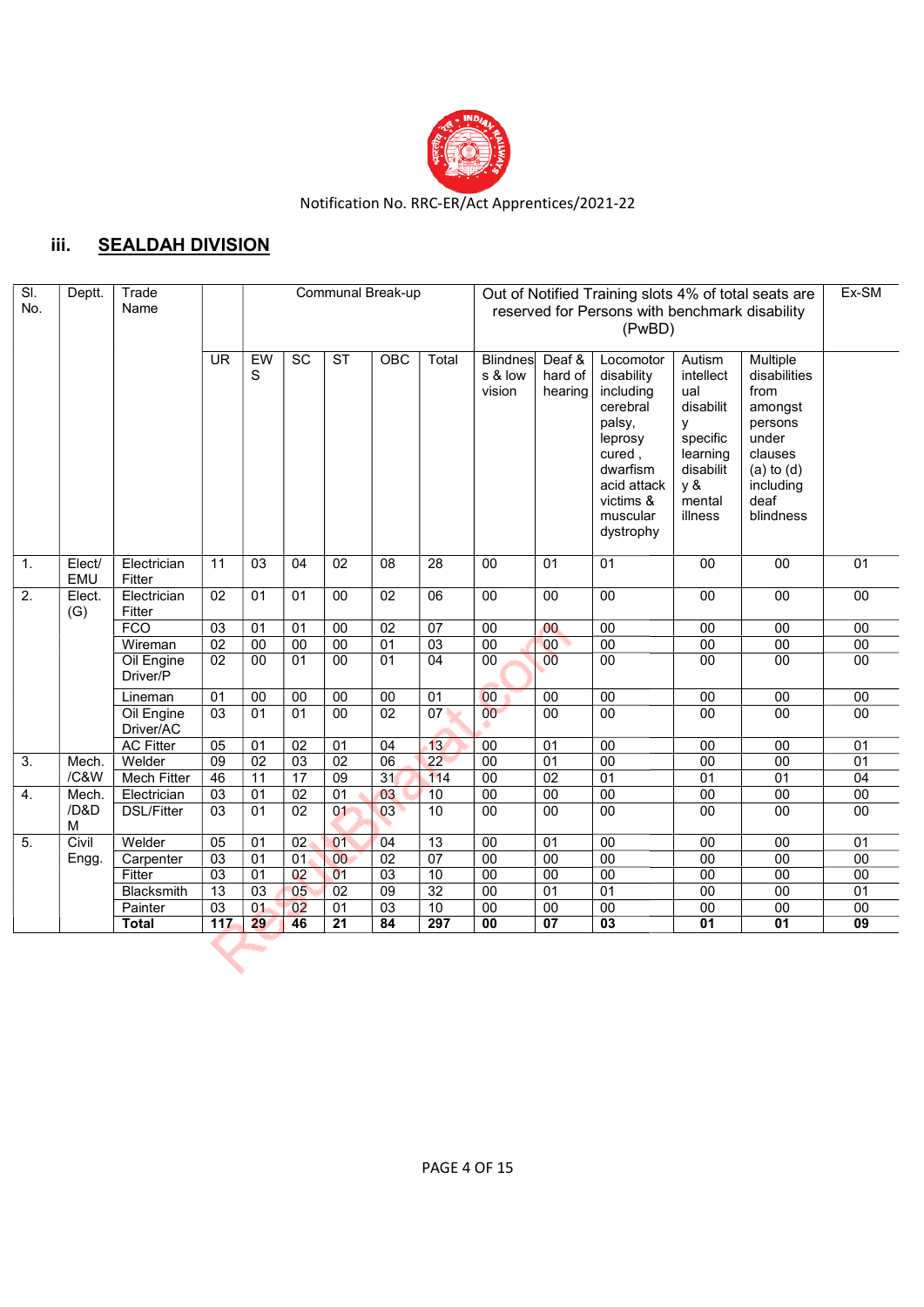

### iv. KANCHRAPARA WORKSHOP

| SI.              | Trade        | Communal Break-up |                   |                  |                   |                   |                |                                  |                              |                                                                                                                                                        | Out of Notified Training slots 4% of total seats are                |                                                                                                                                     | Ex-       |
|------------------|--------------|-------------------|-------------------|------------------|-------------------|-------------------|----------------|----------------------------------|------------------------------|--------------------------------------------------------------------------------------------------------------------------------------------------------|---------------------------------------------------------------------|-------------------------------------------------------------------------------------------------------------------------------------|-----------|
| No.              | Name         | <b>UR</b>         | <b>EWS</b><br>10% | <b>SC</b><br>15% | <b>ST</b><br>7.5% | <b>OBC</b><br>27% | Total<br>Seats | (PwBD)                           |                              |                                                                                                                                                        | reserved for Persons with benchmark disability                      |                                                                                                                                     | <b>SM</b> |
|                  |              |                   |                   |                  |                   |                   |                | Blindne<br>ss &<br>low<br>vision | Deaf &<br>hard of<br>hearing | Locomo<br>tor<br>disabilit<br>including<br>cerebral<br>palsy,<br>leprosy<br>cured,<br>dwarfism<br>acid<br>attack<br>victims &<br>muscular<br>dystrophy | Austism<br>intellect<br>ual<br>disability<br>&<br>mental<br>illness | Multiple<br>disabiliti<br>es for<br>amongst<br>persons<br>under<br>clauses<br>$(a)$ to $(b)$<br>includin<br>g deaf<br>blindnes<br>s |           |
| 1.               | Fitter       | 24                | 06                | 09               | 05                | 16                | 60             | 01                               | 01                           | 0                                                                                                                                                      | $\Omega$                                                            |                                                                                                                                     | 02        |
| 2.               | Welder       | 14                | 04                | 05               | 03                | 09                | 35             | $\overline{0}$                   | 0                            | 01                                                                                                                                                     | 01                                                                  |                                                                                                                                     | 01        |
| $\overline{3}$ . | Electrician  | 26                | 06                | 11               | 05                | 18                | 66             | $\overline{0}$                   | 01                           | 01                                                                                                                                                     | 0                                                                   |                                                                                                                                     | 02        |
| 4.               | Machinist    | 02                | 01                | 01               | 0                 | 02                | 06             | $\overline{0}$                   | 0                            | 0                                                                                                                                                      | $\Omega$                                                            |                                                                                                                                     | 0         |
| 5.               | Wireman      | 02                | 0                 | 0                | 0                 | 01                | 03             | $\mathbf 0$                      | $\Omega$                     | 0                                                                                                                                                      | $\mathbf{0}$                                                        |                                                                                                                                     | 0         |
| 6.               | Carpenter    | 04                | 01                | 01               | 0                 | 02                | 08             | 01                               | 0                            | 0                                                                                                                                                      |                                                                     | 0                                                                                                                                   | $\Omega$  |
| 7.               | Painter      | 04                | 01                | 01               | 01                | 02                | 09             | 0                                | 0                            | 0                                                                                                                                                      | 01                                                                  |                                                                                                                                     | 01        |
|                  | <b>Total</b> | 76                | 19                | 28               | 14                | 50                | 187            | $\overline{02}$                  | $\overline{02}$              | $\overline{02}$                                                                                                                                        | $\overline{02}$                                                     |                                                                                                                                     | 06        |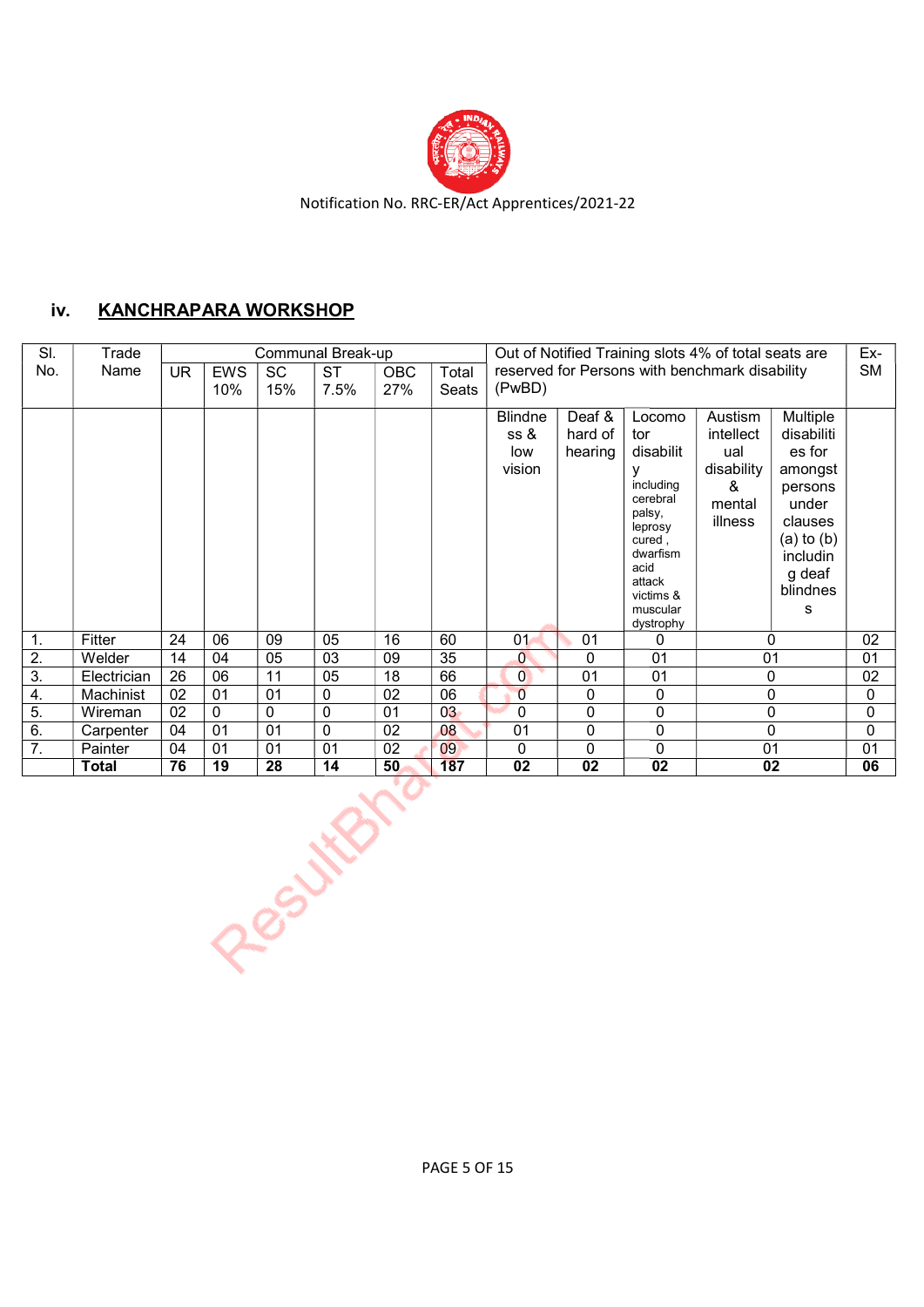

### v. MALDA DIVISION

| SI.              | Trade                  |                 |    |    | Communal Break-up |     |                 | Out of Notified Training slots 4% of total seats are |                                                       |                                                                                                                                                 |                                                                                                       |                                                                                                                                     |    |  |  |  |
|------------------|------------------------|-----------------|----|----|-------------------|-----|-----------------|------------------------------------------------------|-------------------------------------------------------|-------------------------------------------------------------------------------------------------------------------------------------------------|-------------------------------------------------------------------------------------------------------|-------------------------------------------------------------------------------------------------------------------------------------|----|--|--|--|
| No.              | Name<br><b>UR</b>      |                 | SC | ST | OBC               | EWS | Total           |                                                      | reserved for Persons with benchmark disability (PwBD) |                                                                                                                                                 |                                                                                                       |                                                                                                                                     |    |  |  |  |
|                  |                        |                 |    |    |                   |     |                 | <b>Blindnes</b><br>s & low<br>vision                 | Deaf &<br>hard of<br>hearing                          | Locomotor<br>disability<br>including<br>cerebral<br>palsy,<br>leprosy<br>cured.<br>dwarfism<br>acid attack<br>victims&<br>muscular<br>dystrophy | Autism<br>intellectu<br>al<br>disability<br>specific<br>learning<br>disability<br>& mental<br>illness | Multiple<br>disabiliti<br>es for<br>amongst<br>persons<br>under<br>clauses<br>$(a)$ to $(b)$<br>includin<br>g deaf<br>blindnes<br>s |    |  |  |  |
| $\mathbf{1}$ .   | Electrici<br>an        | 16              | 06 | 03 | 11                | 04  | 40              | 00                                                   | 01                                                    | 01                                                                                                                                              | 00                                                                                                    |                                                                                                                                     | 01 |  |  |  |
| 2.               | Ref. &<br>AC<br>Mech.  | 02              | 01 | 00 | 02                | 01  | 06              | 00                                                   | 00                                                    | 00                                                                                                                                              | 00                                                                                                    |                                                                                                                                     | 00 |  |  |  |
| 3.               | Fitter                 | 18              | 07 | 04 | 13                | 05  | 47              | 00                                                   | 01                                                    | 01                                                                                                                                              | 00                                                                                                    |                                                                                                                                     | 02 |  |  |  |
| 4.               | Welder                 | 02              | 00 | 00 | 01                | 00  | 03              | 00                                                   | 00                                                    | 00                                                                                                                                              | 00                                                                                                    |                                                                                                                                     | 00 |  |  |  |
| 5.               | Painter                | 02              | 00 | 00 | 00                | 00  | 02              | $00\,$                                               | 00                                                    | 00                                                                                                                                              | 00                                                                                                    |                                                                                                                                     | 00 |  |  |  |
| 6.               | Carpent<br>er          | 02              | 00 | 00 | $\overline{00}$   | 00  | $\overline{02}$ | 00 <sub>0</sub>                                      | 00                                                    | 00                                                                                                                                              | $\overline{00}$                                                                                       |                                                                                                                                     | 00 |  |  |  |
| $\overline{7}$ . | Mech.<br><b>Diesel</b> | 15              | 06 | 03 | 10                | 04  | $\overline{38}$ | 00                                                   | 01                                                    | 01                                                                                                                                              | 00                                                                                                    |                                                                                                                                     | 01 |  |  |  |
|                  | <b>Total</b>           | $\overline{57}$ | 20 | 10 | 37                | 14  | 138             | 00                                                   | 03                                                    | 03                                                                                                                                              | 00                                                                                                    |                                                                                                                                     | 04 |  |  |  |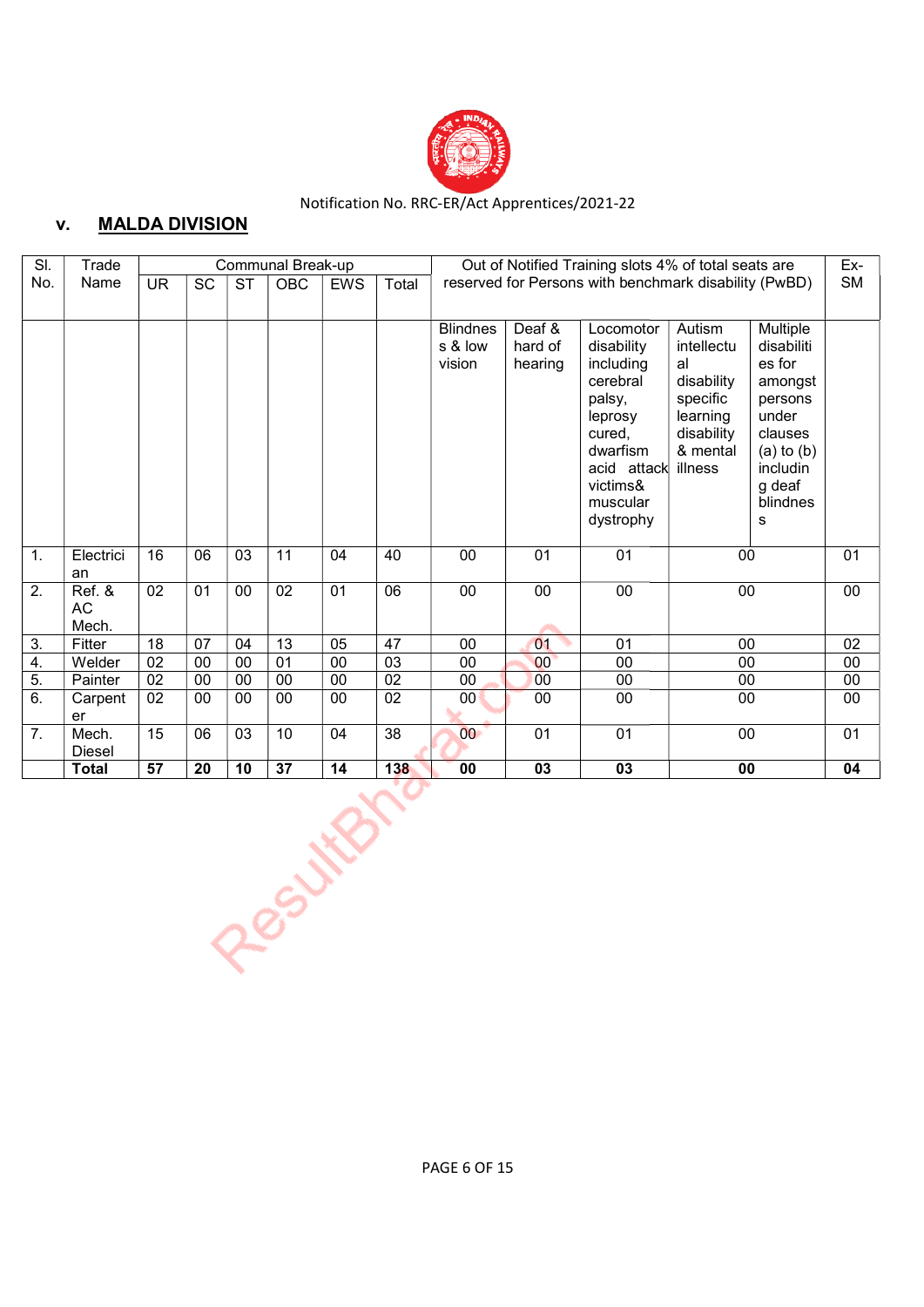

## vi. ASANSOL DIVISION

| SI.            | Trade                  |           |            |           | Communal Break-up |            |       |                                                    | Out of Notified Training slots 4% of total seats are |                                                                                                                                                 |                                                                     |                                                                                                                                     |           |  |  |
|----------------|------------------------|-----------|------------|-----------|-------------------|------------|-------|----------------------------------------------------|------------------------------------------------------|-------------------------------------------------------------------------------------------------------------------------------------------------|---------------------------------------------------------------------|-------------------------------------------------------------------------------------------------------------------------------------|-----------|--|--|
| No.            | Name                   | <b>UR</b> | <b>EWS</b> | <b>SC</b> | <b>ST</b>         | <b>OBC</b> | Total |                                                    |                                                      | reserved for Persons with benchmark disability                                                                                                  |                                                                     |                                                                                                                                     | <b>SM</b> |  |  |
|                |                        |           | 10%        | 15%       | 7.5%              | 27%        | Seats |                                                    |                                                      | (PwBD)                                                                                                                                          |                                                                     |                                                                                                                                     |           |  |  |
|                |                        |           |            |           |                   |            |       | <b>Blindn</b><br>ess <sub>8</sub><br>low<br>vision | Deaf &<br>hard of<br>hearing                         | Locomotor<br>disability<br>including<br>cerebral<br>palsy,<br>leprosy<br>cured,<br>dwarfism<br>acid attack<br>victims&<br>muscular<br>dystrophy | Austism<br>intellect<br>ual<br>disability<br>&<br>mental<br>illness | Multiple<br>disabiliti<br>es for<br>amongst<br>persons<br>under<br>clauses<br>$(a)$ to $(b)$<br>includin<br>g deaf<br>blindnes<br>s |           |  |  |
| $\mathbf{1}$ . | Fitter                 | 61        | 15         | 23        | 11                | 41         | 151   | 02                                                 | 02                                                   | 01                                                                                                                                              | 01                                                                  |                                                                                                                                     | 05        |  |  |
| 2.             | Turner                 | 06        | 01         | 02        | 01                | 04         | 14    | $\Omega$                                           | $\overline{0}$                                       | 0                                                                                                                                               | 01                                                                  |                                                                                                                                     | 0         |  |  |
| 3.             | Welder<br>(G&E)        | 39        | 10         | 14        | 07                | 26         | 96    | 0                                                  | 01                                                   | 02                                                                                                                                              | 01                                                                  |                                                                                                                                     | .03       |  |  |
| 4.             | Electric<br>ian        | 44        | 11         | 17        | 08                | 30         | 110   | 01                                                 | 01                                                   | 01                                                                                                                                              | 01                                                                  |                                                                                                                                     | 03        |  |  |
| 5.             | Mech.<br><b>Diesel</b> | 17        | 04         | 06        | 03                | 11         | 41    | 01                                                 | 01                                                   | 0                                                                                                                                               | 0                                                                   |                                                                                                                                     | 01        |  |  |
|                | Total                  | 167       | 41         | 62        | 30                | 112        | 412   | 04                                                 | 05                                                   | 04                                                                                                                                              | 04                                                                  |                                                                                                                                     | 12        |  |  |